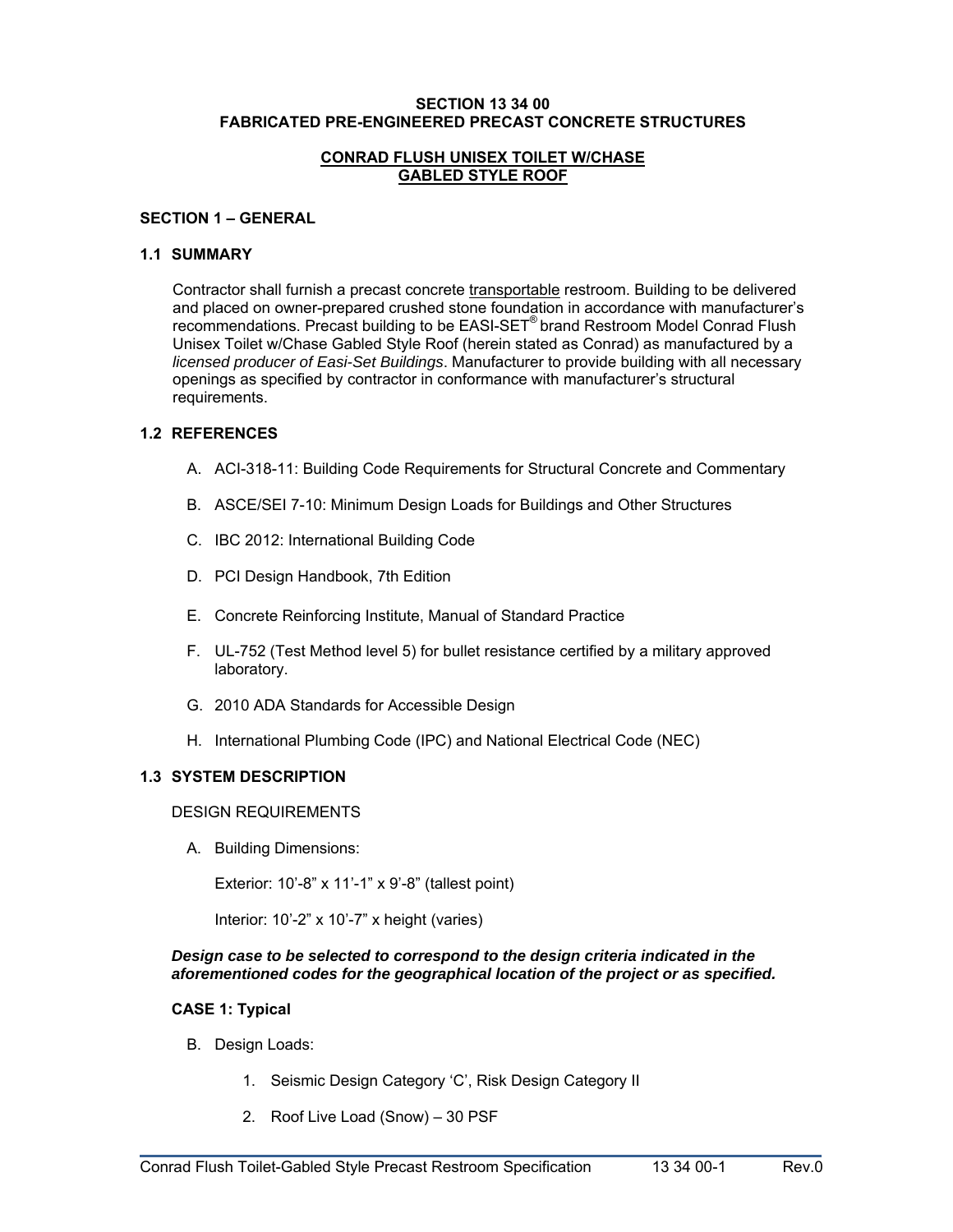3. Floor Live Load – 100 PSF

4. Wind Loading\* – 115 MPH

\*Design loads relate to precast components only, not accessories (i.e. doors, windows, vents, etc.)

### **CASE 2: Heavy**

- C. Design Loads:
	- 1. Seismic Design Category 'D', Risk Design Category III
	- 2. Roof Live Load (Snow) 150 PSF
	- 3. Floor Live Load 150 PSF
	- 4. Standard Wind Loading\* 165 MPH

\*Design loads relate to precast components only, not accessories (i.e. doors, windows, vents, etc.)

- D. Roof: Gabled style roof. Roof panels shall overhang on all sides to prevent water intrusion. The pitch of the roof shall be 3/12. The roof standard finish is a simulated cedar shake. Other finishes are available.
- E. Roof panels, floor, and wall panels must each be produced as single component monolithic panels. No floor or vertical wall joints will be allowed, except at perimeter interfaces, corners and partitions. Wall panels shall be set on top of floor panel.
- F. Wall-to-Floor interior surface joints along the perimeter of each restroom and partitions (if precast) must contain the locked-in, easy clean-out radius coving. The 3/8" (recessed) x 2" cove must be continuous around the interior of the restroom and along the sides of any precast partitions. Apply 5,000 PSI (minimum) non-shrink, non-metallic grout to the cove, finishing the grout to form a flush 1" minimum radius.

## **1.4 SUBMITTALS**

- A. Engineering calculations designed and sealed by a professional engineer, licensed to practice in the state where the project is located, shall be submitted for approval.
- B. Manufacturers' product literature shall be provided for all plumbing, electrical and miscellaneous installed fixtures demonstrating compliance with these specifications

## **1.5 QUALITY ASSURANCE**

- A. The precast concrete building producer shall be a plant-certified member of either the National Precast Concrete Association (NPCA), The Precast/Prestressed Concrete Institute (PCI), or equal.
- B. The precast concrete building producer shall demonstrate product knowledge and must have a minimum of 5 years experience manufacturing and setting precast concrete.
- C. The manufacturer must be a licensed producer of Easi-Set Buildings.
- D. No alternate building designs to the pre-engineered EASI-SET**®** building will be allowed unless pre-approved by the owner 10 days prior to the bid date.

 $\overline{\phantom{a}}$  , and the contract of the contract of the contract of the contract of the contract of the contract of the contract of the contract of the contract of the contract of the contract of the contract of the contrac

# **SECTION 2 – PRODUCTS**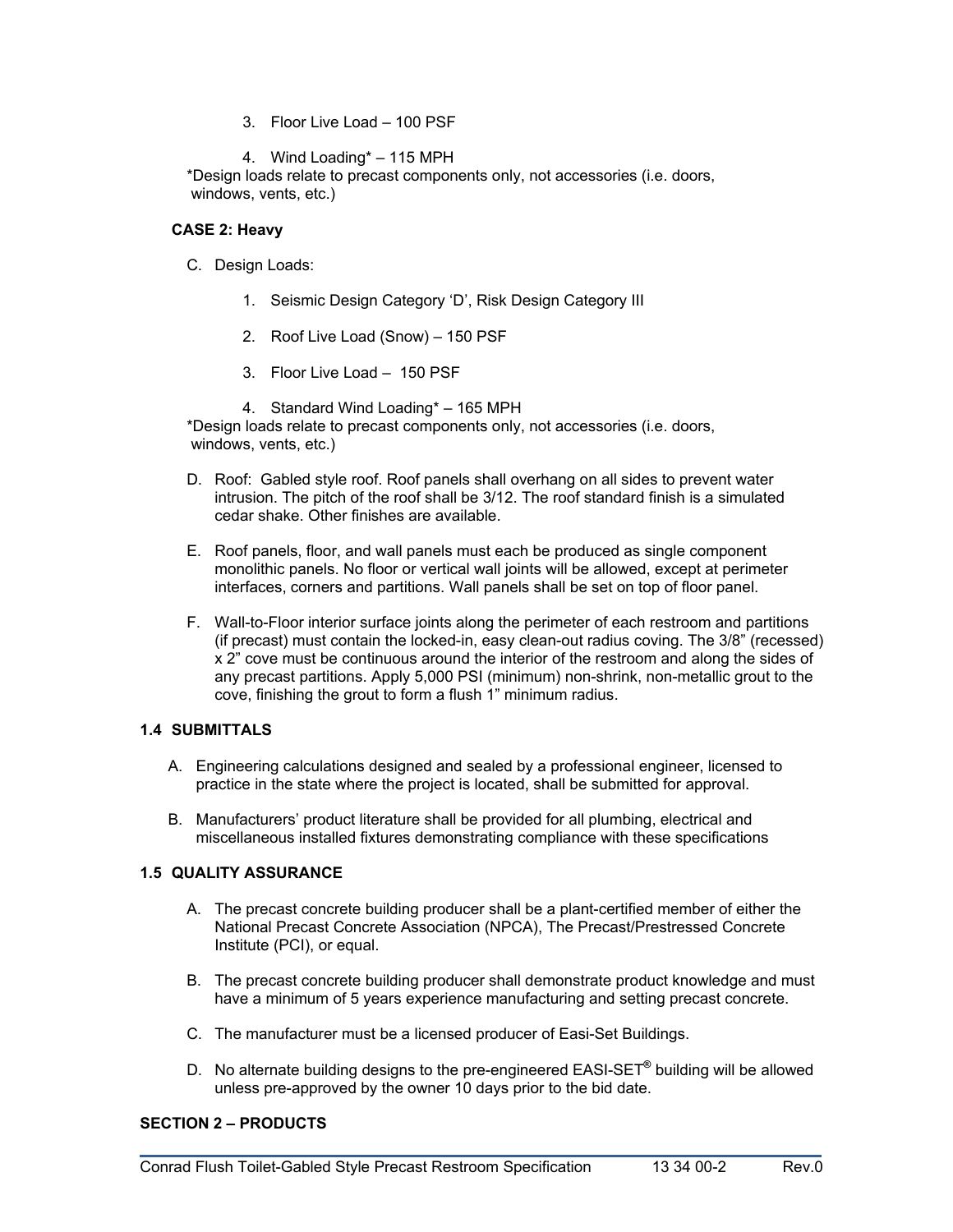# **2.1 MATERIALS**

- **A.** Concrete: Steel-reinforced, 5000 PSI minimum 28-day compressive strength, airentrained (ASTM C260).
- **B.** Reinforcing Steel: ASTM A615, grade 60 unless otherwise specified. Welded wire fabric: ASTM 185, Grade 65
- **C.** Post-tensioning Strand: 41K Polystrand CP50, ½" 270 KSI Seven-Wire strand, enclosed within a greased plastic sheath (ASTM A416). Each Roof and floor shall be posttensioned by a proprietary, second generation design using a single, continuous tendon. Said tendon is placed in the concrete slab to form a perimeter loop starting from one corner of the slab to a point where the cable entered the slab. The tendon then turns 90 degrees and follows the cable member(s) in the periphery to a point midway along the "X" axis of the concrete building panel and then turns 90 degrees along the "Y" axis of the concrete building panel. This bisects the concrete building panel and crosses the opposite parallel portion of the cable member and exits from an adjacent side of the concrete building panel. This creates a cable pattern with no less than 2.5 parallel cables in any direction. To ensure a watertight design, no alternate methods shall be substituted for the post-tensioning.
- **D.** Sealant: All joints between panels shall be caulked along the exterior and interior surface of the joints. Exterior sealant shall be DOW CORNING 790 silicone sealant or equal. Interior sealant shall be SIKAFLEX-1A elastic sealant (paintable) or equal. Exterior caulk reveals to be 3/8"x 3/4" deep so that sides of the joint are parallel for proper caulk adhesion. Back of the joint to be taped with bond breaking tape to ensure adhesion of caulk to parallel sides of joint and not the back.
- **E.** Panel Connections: All panels shall be securely fastened together utilizing cast-in stainless steel embeds and welding. All welding shall be done in conformance with AWS, Structural Welding Code latest revision. Steel is to be of structural quality, hotrolled carbon complying with ASTM A304. No floating-in of connection plates shall be allowed.

## **F. Stain and Paint:**

- **a.** Interior concrete surfaces (toilet rooms)
	- *i.* Interior floors will be a two component, water based polyamide epoxy floor coating (gray, unless otherwise specified). Approved manufacturers: Sherwin Williams (Floor-Plex 7100), Armorpoxy or equal.
	- *ii.* Interior walls and ceilings will be a pre-catalyzed water based epoxy. Approved manufacturers: Sherwin Williams or equal.
- *b.* Exterior concrete surfaces
	- *i.* Exterior slab top surface (if selected) will be a two component, polyamide epoxy floor coating (gray, unless otherwise specified). Approved manufacturers: Sherwin Williams, Armorpoxy or equal.
	- *ii.* Exterior walls and roof will be a water-based acrylic, water-repellent penetrating stain. Approved manufacturers: United Coatings (Canyon Tone Stain), Sherwin Williams (H&C Concrete stain) or equal
	- *iii.* Clear Acrylic anti-graffiti sealer (if selected)

# **2.2 ACCESSORIES AND FIXTURES**

**A. Doors and Frames**: Shall comply with Steel Door Institute "Recommended Specifications for Standard Steel Doors and Frames" (SDI-100) and as herein specified. All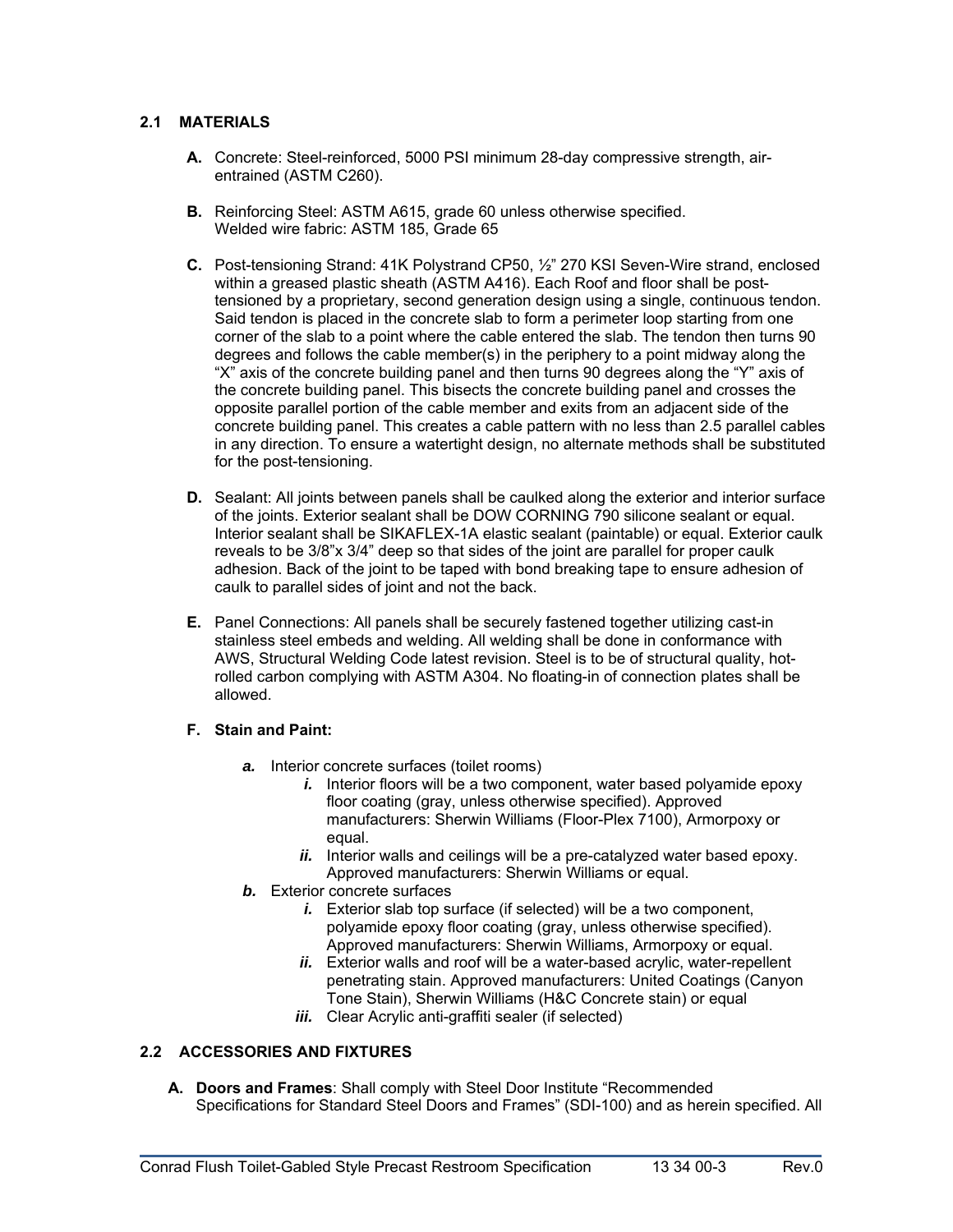door and frame galvanizing shall be in accordance with ASTM A924 and A653, minimum coating thickness shall be A60.

- 1. The buildings shall be equipped with 3'-0" x 6'-8" x 1-3/4" (restroom entry doors) & 2'-8" x 6'-8" x 1-3/4" (chase door) thick insulated, 18 gauge, metal doors with 16 gauge frames (to meet wall thickness). Doors shall have a flush top cap. Doors and frames shall be factory bonderized and painted with one coat of rust-inhibitive primer and one finish-coat of enamel paint; color to be BOLT BROWN unless otherwise specified.
- 2. Doors and frames shall meet SDI standard Level 2, 1¾" heavy duty. *Approved manufacturers: Republic, Steelcraft, Ceco, Black Mountain, Pioneer, Curries, Mesker, MPI, Door components or equal Approved distributor: Integrated Entry Systems*

### **B. Door Hardware**:

**1. Cylindrical Lock**: Commercial grade, shall meet requirements of ANSI A156.2, series 4000, UL listed and ADA approved. Zinc dichromate chassis with cast solid zinc levers to resist corrosion. Furnish locks with 6-pin solid brass keyway. Exterior locks and unlocks by key, interior push button lock, released when lever is turned. Manufacturer shall provide a limited lifetime warranty on this product. *Approved manufacturers: Design Hardware, or equal* 

**2. Hinges**: Self-Closing (spring) Hinges. Shall comply with ANSI A156.17 Grade 1 self closing hinges (3 per door). Hinges shall be Stainless Steel Grade 304 (ANSI K81071F) US32D brushed satin finish. Manufacturer shall provide a lifetime limited warranty. *Approved manufacturers: Design Hardware, or equal* 

**3. Door Sweep**: Nylon brush door sweep, ANSI/BHMA certified. Sweeps shall have an integral drip edge to repel water from base of door. Sweeps shall be approved for UL 10C positive pressure and suitable for use with fire doors up to three hours. *Approved manufacturers: National Guard Products or equal* 

**4. Drip Cap**: Aluminum drip cap with minimum projection of 2 ½" shall be furnished. *Approved Manufacturers: Design Hardware, National Guard Products, or equal* 

**5. Door Stop**: ANSI 156.16 approved wall mounted door stop with keeper constructed of a corrosion resistant cast brass material. Finish US26D (626) brushed chrome finish. *Approved manufacturers: Don-Jo, Rockwood, or equal* 

- **C. Wall Vent:** Wall vents will be extruded aluminum, minimum thickness of .125", 6063-T5 alloy. Vents to be supplied with aluminum mesh insect screen and 204-R1 clear anodized finish. Approved manufactures: Sunvent Industries or equal.
- **D. Signs:** Signs to have braille, characters, and pictograms to meet ADA requirements.
- **E.** Windows: Frames shall be constructed from stainless steel. Window glazing will be  $\frac{1}{4}$ " translucent Lexan.
- **F. Grab Bars:** Stainless steel tubing, 18 gauge, type 304 stainless steel, mounted 1-1/2 inches from wall. Approved manufacturers: Bobrick or equal.
- **G. Toilet Paper Dispenser:** Dispenser will be constructed of 3/16" to 1/4" thick 304 stainless steel. Dispenser will be capable of holding three (3) standard rolls of toilet paper. Approved manufacturers: Aslin Industries, Bobrick or equal.

 $\overline{\phantom{a}}$  , and the contract of the contract of the contract of the contract of the contract of the contract of the contract of the contract of the contract of the contract of the contract of the contract of the contrac

**H. Plumbing:** All fixtures will meet ASME A112.19.3 *1.* Waste and vent piping: ABS or PVC plastic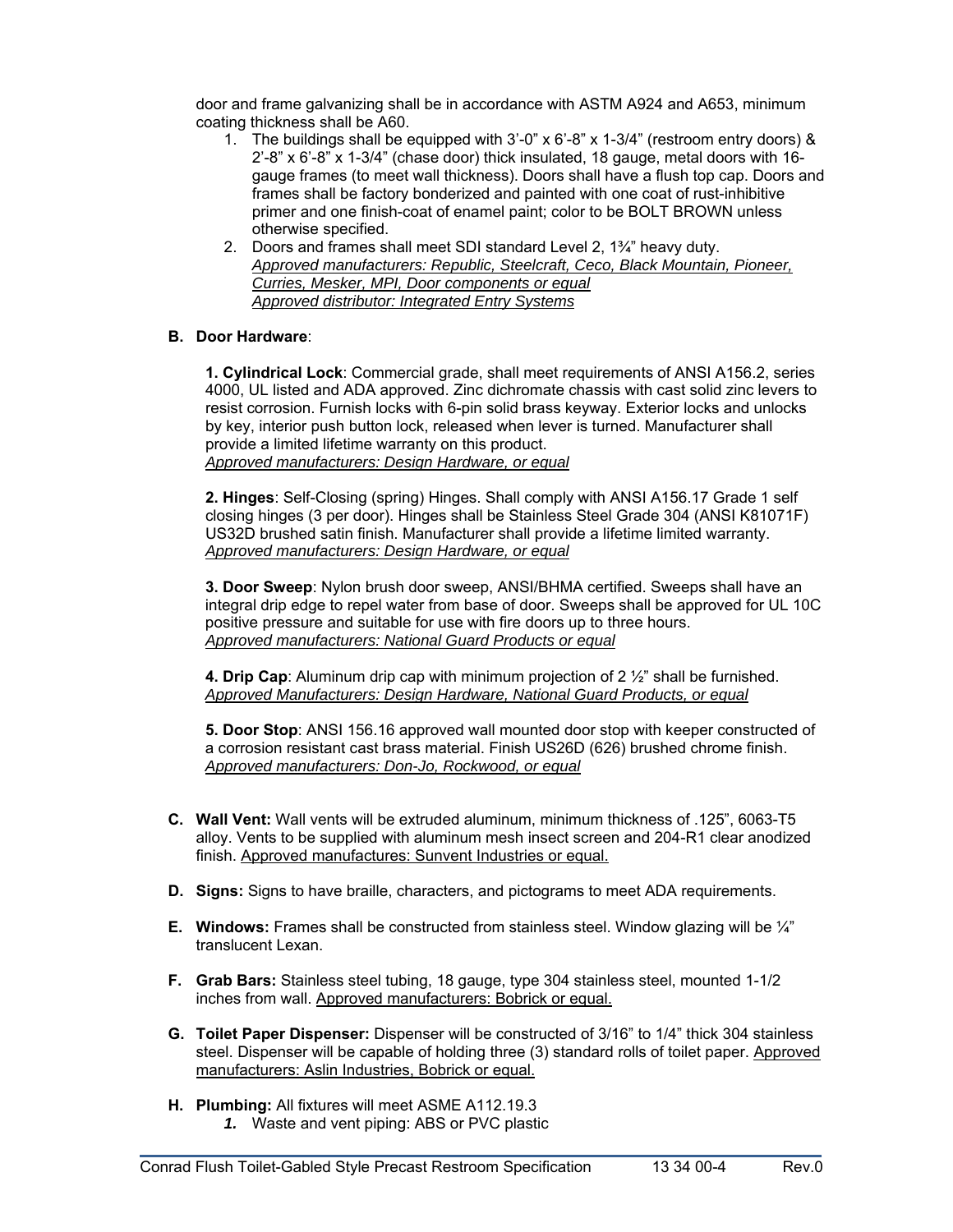- *2.* Water piping: Copper tubing Type L, hard drawn. A gate or ball valve will be provided at the inlet end of the water line. Size water lines to provide proper flushing action based on a nominal water pressure of 40 psi.
- *3.* A main shut-off valve and drain will be provided with plumbing
- *4.* Toilet and urinal: ADA compliant, type 304 stainless steel, wall hung, with siphon or blowout jet action. Provide back spud for concealed flush valve connection, unless otherwise specified.
- *5.* Flush valve: Concealed toilet flush valve with integral vacuum breaker and a nonhold-open pushbutton or handle. Constructed of bronze or brass with water saver flow of 1.6 gallons per flush.
- *6.* Lavatory: ADA compliant, type 304 stainless steel with backsplash.
- *7.* Lavatory valve will be pneumatically operated pushbutton valve. Valve to be nonhold open type with a vandal resistant pushbutton requiring less than 5 lbs. pressure to activate.
- *8.* Hose bib to be provided in chase area.
- *9.* Floor drain: (Optional)-Floor drains to be provided in each room of the restroom building if selected.
- **10.** Hammer arrester to be installed on water line
- **11.** Trap primer distribution unit to be installed
- **I. Electrical:** All components UL shall be listed
	- *1.* A 100-amp breaker panel will be provided
	- *2.* All electrical wiring will be encased in conduit. All wire to be copper.
	- *3.* Light Fixtures:
		- *a.* Chase(service area): 4-foot (48") fluorescent fixture, switch controlled
		- **b.** Toilet rooms: 4-foot (48") fluorescent fixture, motion detector activated
		- *c.* Exterior: 35-watt minimum high pressure sodium light, polycarbonate vandal resistant.
	- *4.* Hand dryer: Surface-mounted ADA compliant, universal type motor, with adjustable sensor operation.
	- *5.* One GFCI outlet located next to the lavatory
	- *6.* Two restroom area exhaust fans with 270 CFM speed controllable, occupancy/motion sensor controlled.

# **2.3 Finishes**

- A. **Interior of Building**: Smooth form finish on all interior panel surfaces unless exterior finish is produced using a form liner, then smooth hand-troweled finish.
- B. **Exterior of Building (standard)**: Barn board finish on all exterior wall surfaces with a simulated cedar shake roof finish.
- C. **Exterior of Building (Option #1)**: Architectural precast concrete brick finish: Finish must be imprinted in top face of panel while in form using an open grid impression tool similar to EASI-BRICK**®** . Finished brick size shall be 2 3/8" x 7 5/8" with vertical steel float or light broom finish. Joints between each brick must be 3/8" wide x 3/8" deep. Back of joint shall be concave to simulate a hand-tooled joint.
- D. **Exterior of Building (Option #2):** Additional finishes for walls and roof are available and will vary by local producer.

### **SECTION 3 – EXECUTION**

## **3.1 SITE PREPARATION** (**MANUFACTURER'S RECOMMENDATION**)

Work under this section relates to placement of the restroom building by the Easi-Set licensed producer on the customer-prepared foundation and site.

 $\overline{\phantom{a}}$  , and the contract of the contract of the contract of the contract of the contract of the contract of the contract of the contract of the contract of the contract of the contract of the contract of the contrac